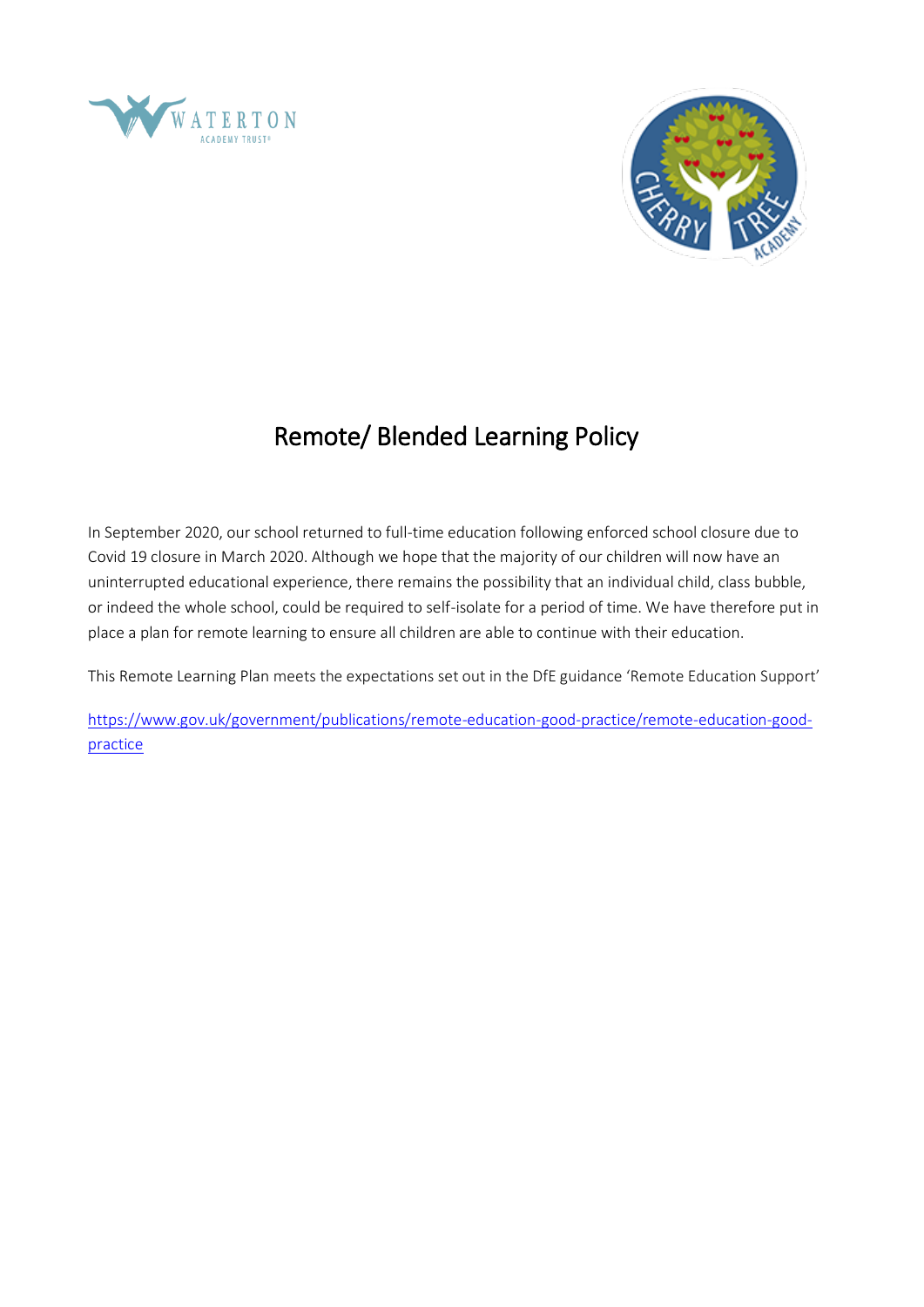#### Remote education provision: information for parents

This Remote Learning Plan is intended to provide clarity and transparency to pupils, parents and carers in regards to expectations from remote education should local restrictions or a reduction in staffing capacity require entire cohorts (or bubbles) to remain at home.

For details of expectations should individual pupils be required to self-isolate and be unable to attend school in person, please see *['Remote education for se](#page-6-0)lf-isolating pupils'.*

#### The remote curriculum: What can be taught to pupils at home

A pupil's first day or two of being educated remotely might look different from our standard approach, while we review and take necessary action to prepare for an extended period of remote teaching.

## What should my child expect from immediate remote education in the first day or two of pupils being sent home?

Within the first two days of a class closure, all pupils will be supplied access to a 'paper pack' of work, if they cannot access Class Dojo, that they should complete. Within this pack there will be work on phonics (EYFS and KS1), reading, writing and mathematics. This 'paper pack' will have been prepared in advance of any closure and so will be a reinforcement or practise of key concepts expected at the child's stage or age of education. Class Dojo remains live and is regularly populated with ideas and activities for children to support with emotional health and well-being amongst other areas.

## Following the first few days of remote education, will my child be taught broadly the same curriculum as they would if they were in school?

We strive to ensure that teaching (whether this be remotely or within school) remains consistent wherever possible and appropriate. However, we may need to make some adaptations across some subjects. For example, in science, we may adapt projects or activities to ensure that resources remain consistent to those that children will be able to access in their home setting.

#### Daily remote teaching and study time

#### How long can I expect work set by the school to take my child each day?

We expect that remote education (including remote teaching and independent work) will take pupils broadly the following number of hours each day: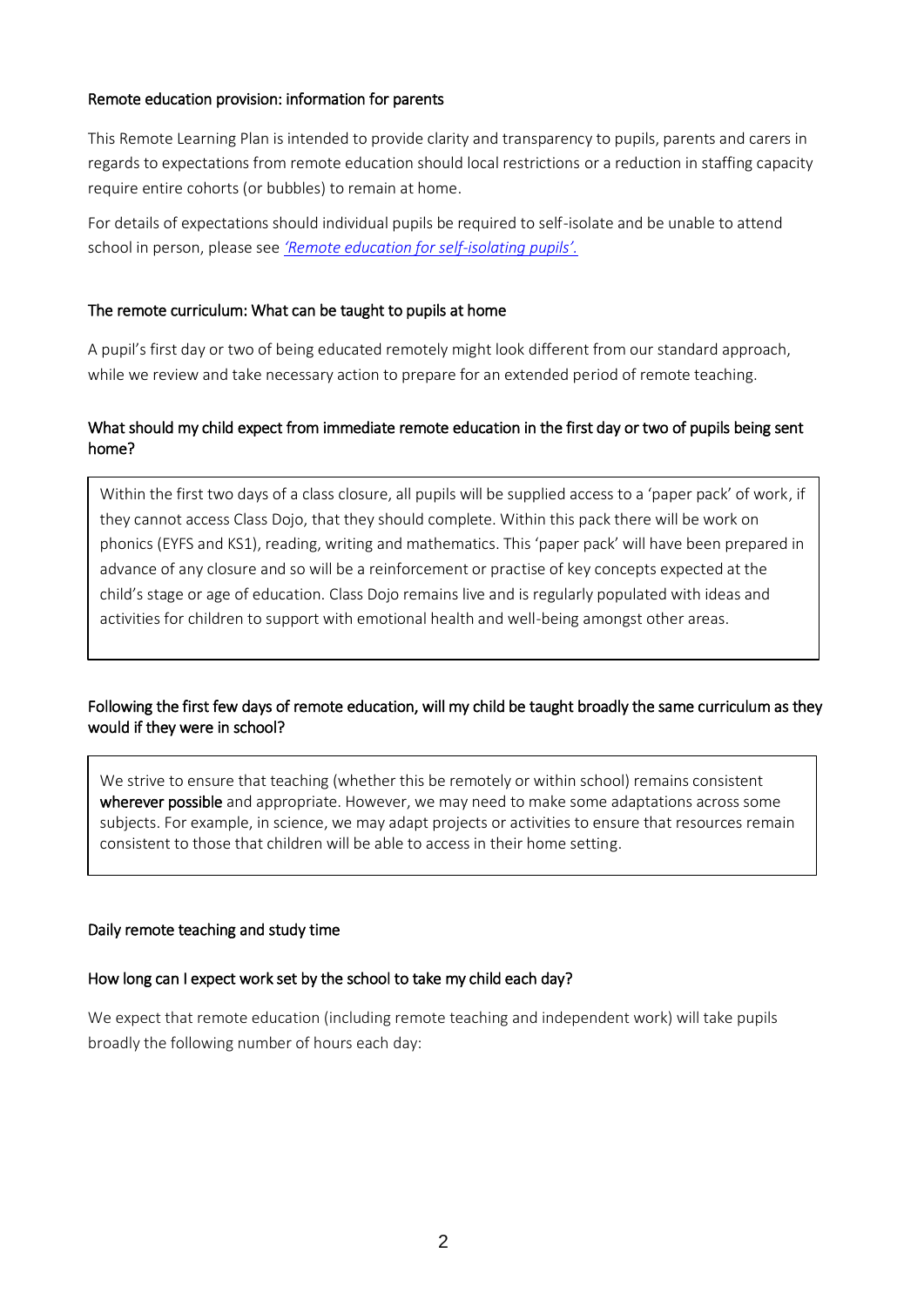| Primary school-aged pupils |                                                                               |
|----------------------------|-------------------------------------------------------------------------------|
| Key Stage 1                | 3 hours a day on average across the cohort,<br>with less for younger children |
| Key Stage 2                | 4 hours a day                                                                 |

#### Accessing remote education

#### How will my child access any online remote education you are providing?

Each child has now received their own password to our online teaching and learning platform, which will be conducted through Microsoft TEAMs. Your child's teacher will have supplied you with a username and password.

In addition to 'assignments' via Microsoft TEAMs, weekly learning overviews (outlining the learning for the week) will be posted on your class Dojo page and in the 'Files/ Posts' section on TEAMs.

## If my child does not have digital or online access at home, how will you support them to access remote education?

We recognise that some pupils may not have suitable online access at home. We take the following approaches to support those pupils to access remote education: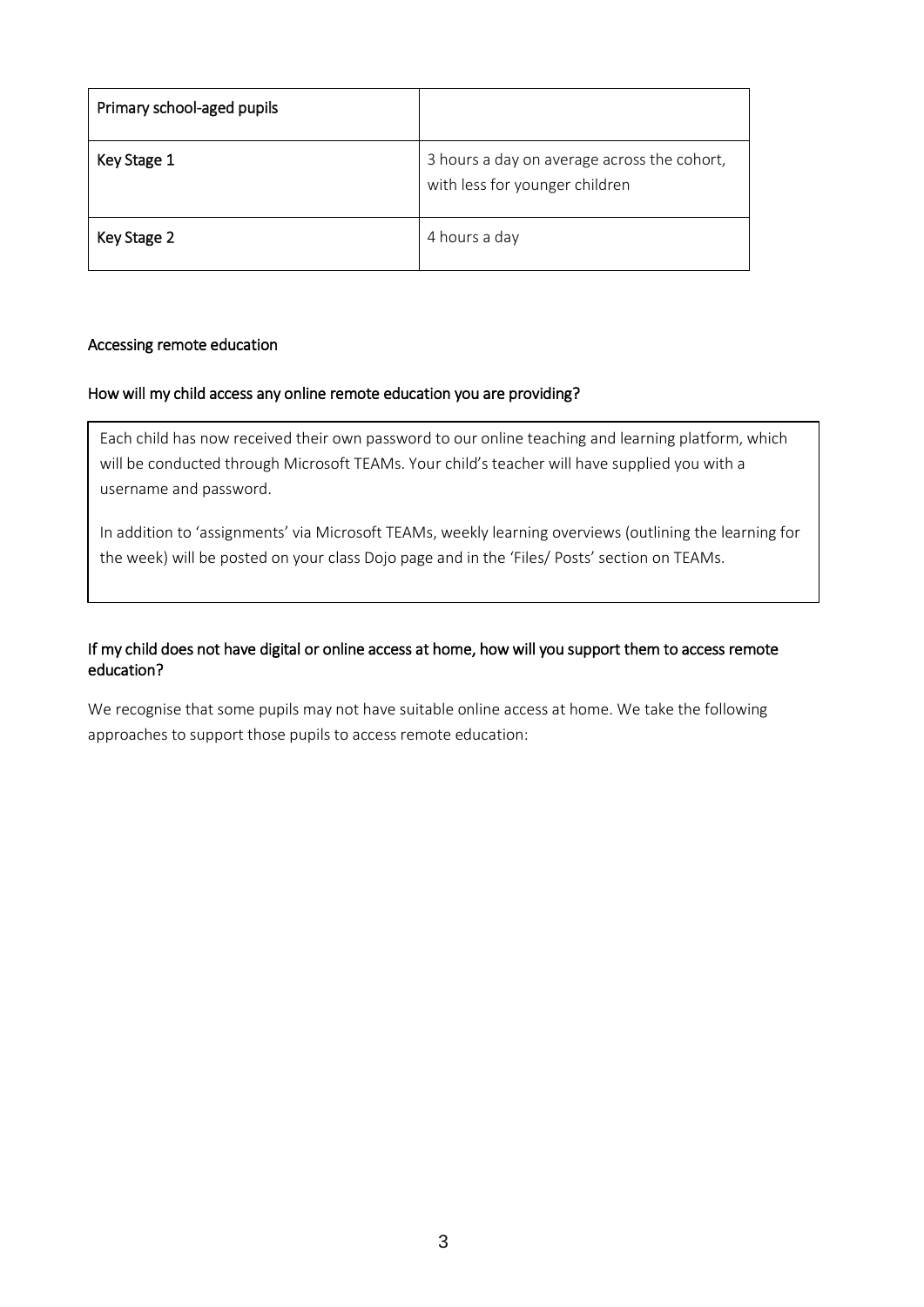You or your child can access Microsoft TEAMs accounts on most digital devices with internet capability (including PC, laptop, iPad, mobile phone or x-box) If you have difficulty downloading or accessing Microsoft TEAMs, please contact the school office on 01977 704138 or at

cherrytreeoffice@watertonacademytrust.org and you will be supported to do this.

If you do not have an internet connection, or access to mobile data at home, please contact the school office as we have contingency measures in place to ensure we are able to reach our school community in its entirety.

If you do not have access to a device which is able to support Microsoft TEAMs, we would ask that you please contact the school office in the first instance. We will endeavour to provide all learning via our school website under your child's class and support this with a paper pack of learning. This paper pack can be made available to collect from school (abiding to restrictions imposed by the current risk assessment in place) or delivered to your home. Parents and carers are reminded to inform school of any barriers to accessing remote learning.

If your child is unable to access Microsoft TEAMs and therefore consequently unable to receive feedback electronically for work completed, we ask that you retain and submit their completed paper pack to school on their return. This work will be marked by the class teacher and feedback will be given. Feedback and support can also be offered during telephone contact that will be attempted by your child's class teacher during their period of isolation.

How will my child be taught remotely?

We use a combination of the following approaches to successfully teach our pupils remotely: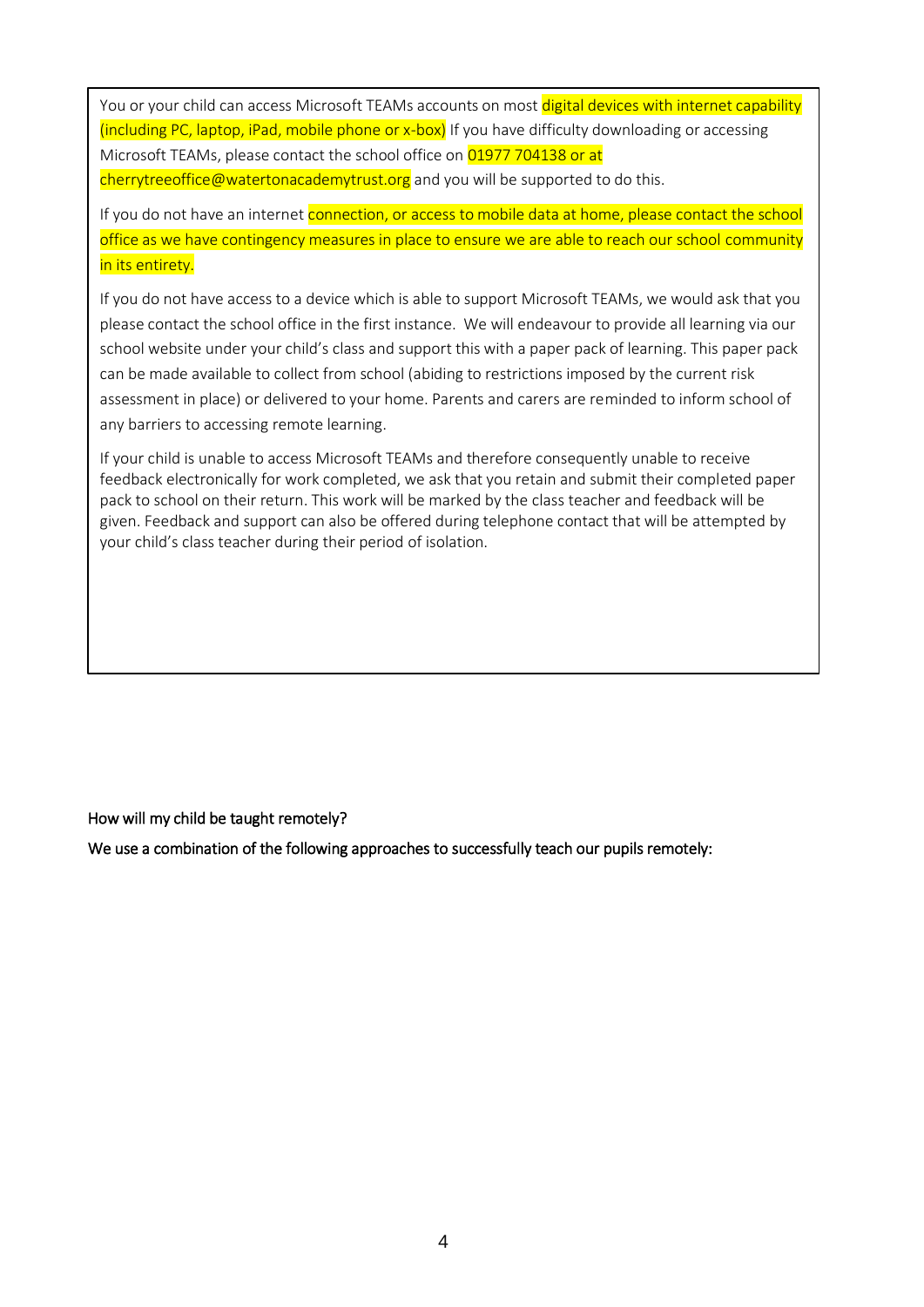A weekly overview of learning will be produced by your child's class teacher. This will include daily phonics/ reading, writing and mathematics. Additional learning will link to wider subject areas and there will be a focus on physical activity and tasks to support mental health and well-being.

Weekly overviews of learning will be added to your child's class page on Teams and Class Dojo.

Within the overview of learning a blended approach will be used which may include:

- Links to Oak National Academy where online lessons may be set for your child
- Links to YouTube and / or BBC Bitesize
- Activities / lessons to complete in a work book (School can supply these if required).
- Links to worksheet examples to complete (which will be uploaded to the page)
- Links to other educational sites such as Oxford Owl or TT Rockstars (Your child will be provided with passwords for these if these are to be used

Microsoft TEAMs will be used to arrange three daily interactive session with the class.

Your child's class teacher may record some lessons, instructions and/or modelling as necessary. Sessions that are recorded will be uploaded for anyone that missed the live input.

*A hybrid of pre-recorded and live aspects of learning allows for some flexibility. We appreciate that many parents and carers may themselves be working from home and may have to arrange their own work around their child's scheduled learning.*

# Engagement and feedback

## What are your expectations for engagement and the support that we as parents and carers should provide at home?

The school expects that your child completes all of the learning as outlined on the weekly overview supplied. These tasks have been divided up into a daily timetable for clarity. Each day's learning will build on the work from the previous day, so it is important that children attempt and complete the work set in chronological order. (Rather than missing out or skipping days). With this in mind, it is imperative to establish a routine with your child for their work, one that suits you and your particular circumstances. This is important to reinforce expectations of your child each day. We will also supply guidance relating to the timings of learning overviews to further support. Please remember, it is essential that children do have breaks in between activities.

We would expect that primary aged children will require some level of support with their daily tasks, the level of support will depend on the age and ability of each individual child. If you have any concerns or feel you require further information on how you can best support your child, please contact the school office.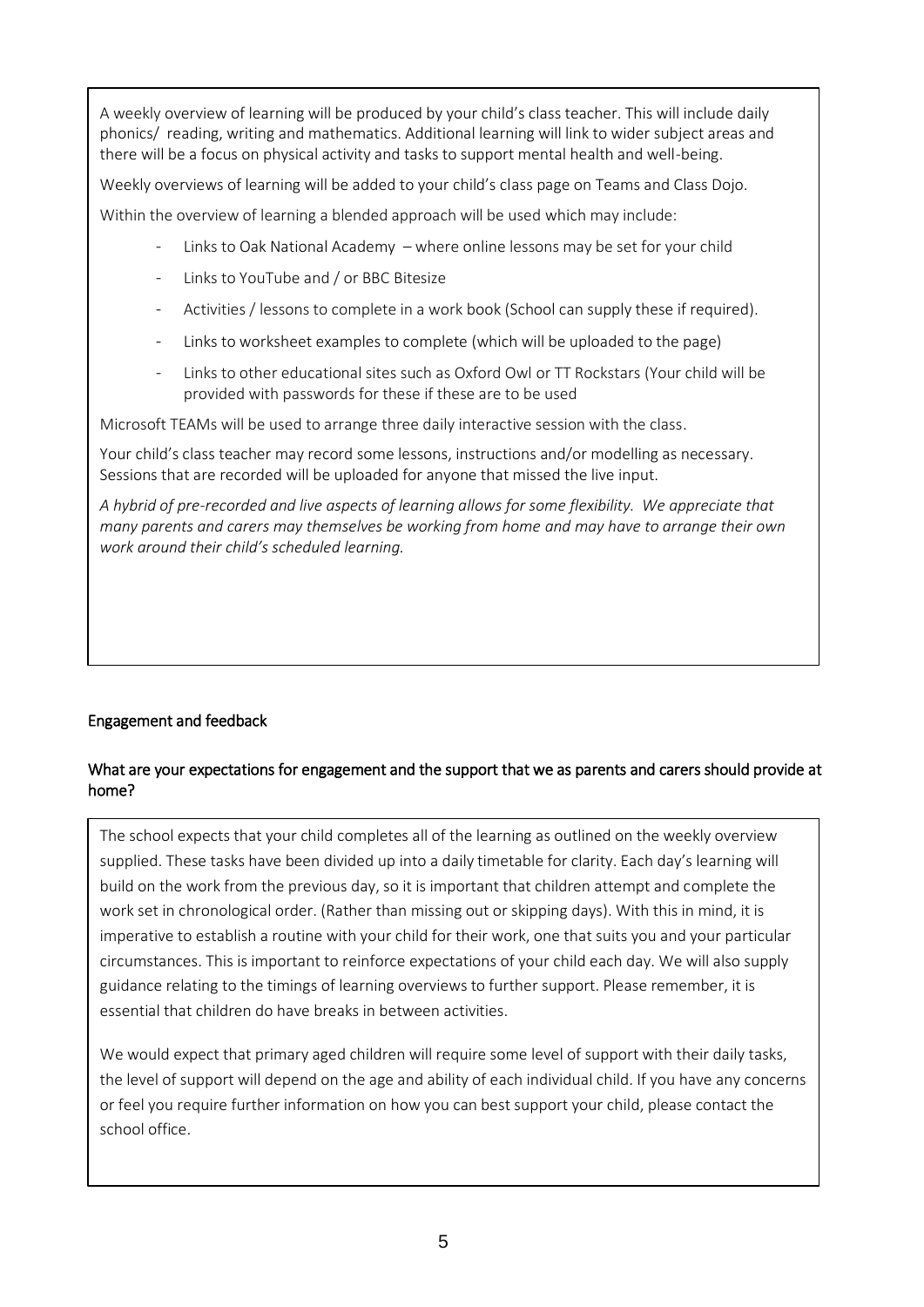## How will you check whether my child is engaging with their work and how will I be informed if there are any concerns?

When your child accesses learning via Microsoft TEAMs, there is a function for them to upload their completed work, which can then be 'handed in' electronically and checked by the class teacher. There also exists a facility for users to make comments and for the teacher to respond. If it is identified that your child has not completed activities set, staff will be in touch to ascertain any mitigating factors.

If a child is unable to access remote learning via Microsoft TEAMs and is instead completing work from a paper work pack, feedback and support can be offered during telephone contact that will be attempted by your child's class teacher during their period of isolation.

### How will you assess my child's work and progress?

Feedback can take many forms and may not always mean extensive written comments. For example, whole-class feedback or quizzes marked automatically via digital platforms have also been identified as valid and effective methods of feedback. Our approach to feeding back on pupil work and progress is as follows:

- Asking children to upload their work electronically and following this submission up with an individual comment via Microsoft TEAMs.
- Setting a quiz which may be marked automatically
- Responding to children's individual questions via Microsoft TEAMs.
- Marking and providing feedback on any 'paper work' packs once they have been returned to school.

# Additional support for pupils with particular needs

## How will you work with me to help my child who requires additional support from adults at home to access remote education?

We recognise that some pupils, for example those who may have special educational needs and disabilities (SEND) may not be able to access remote education without additional support from home. We acknowledge the difficulties this may place on families, and we will work with parents and carers to support those pupils in the following ways: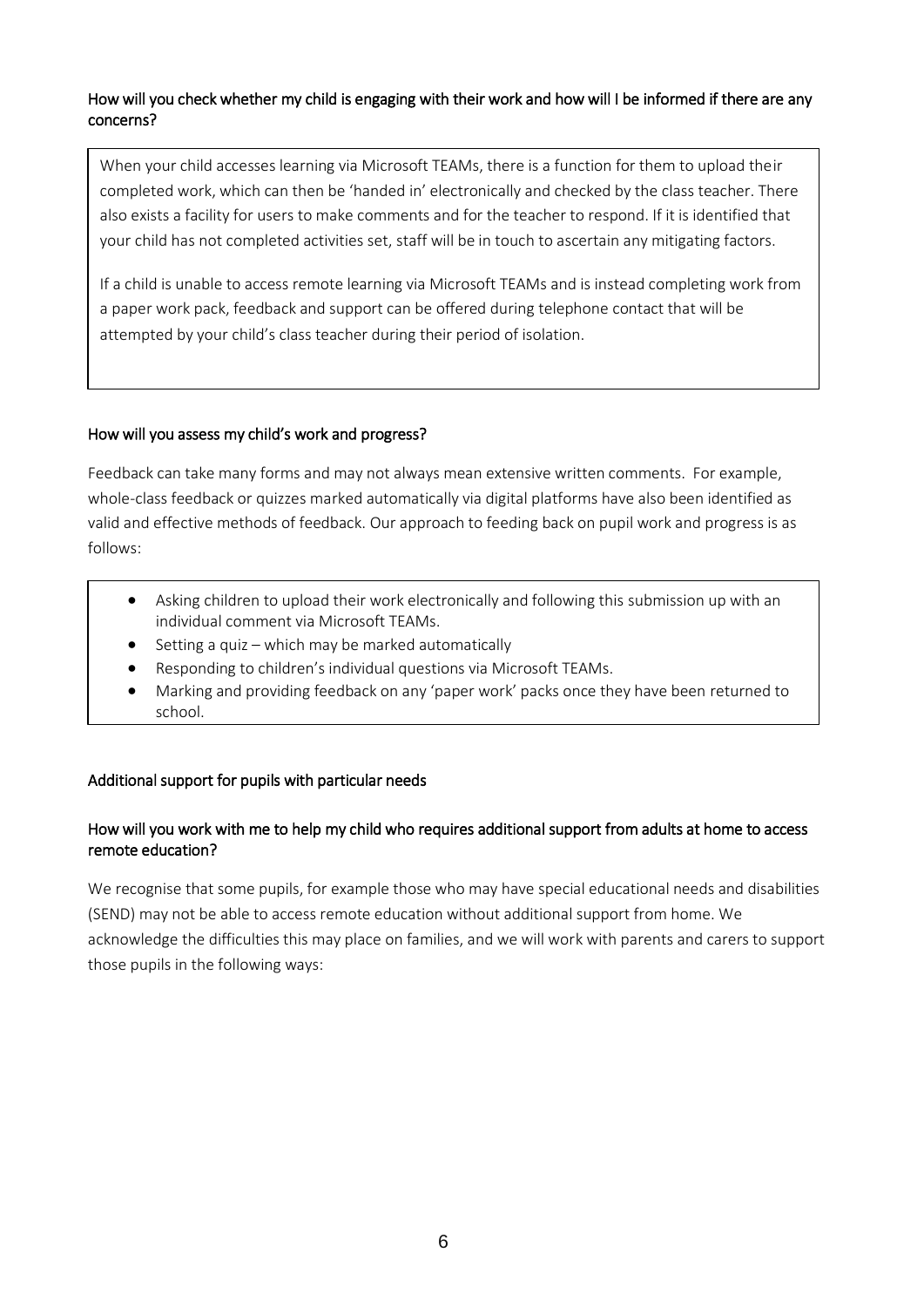If your child is identified as having a special educational need and/or disability (SEND), staff will contact you to discuss options to support their learning. As each child's needs are individual, our staff are best placed to discuss how learning can take place and how activities may be required to be adapted. Further support will also be accessed from external services working with school e.g. visual impairment teams.

A learning overview will be provided for those pupils identified with special educational needs and/or disability (SEND); however, the frequency of activities and tasks may be required to be adjusted accordingly to reflect age and attainment.

Children identified as having a special educational need and/or disability (SEND) will be supplied a Microsoft TEAMs account, which they can access with support from home. Staff will speak live to pupils and use Microsoft TEAMs as a platform to discuss learning with parents and carers (rather than directly with the child).

For our youngest children in nursery, reception and year 1, a learning overview will be provided in the same way as for all other year groups. However, the number of activities and tasks will be reduced in order to reflect the age group of the children. Children in these age groups are still supplied with a TEAMS log in account, which they can access with the support of their parent and carers. Teachers will speak live to the children and use this as a platform to talk through any learning to the parents and carers (rather than directly to the child). Phonics for these children will form an integral part of any remote learning.

### <span id="page-6-0"></span>Remote education for self-isolating pupils

Where individual pupils are required to self-isolate yet the majority of their peer group are able to remain in school; remote education will likely differ from the approach adopted for that of whole groups. This is attributed to the challenges of teaching pupils simultaneously at home and in school.

# If my child is not in school because they are self-isolating, how will their remote education differ?